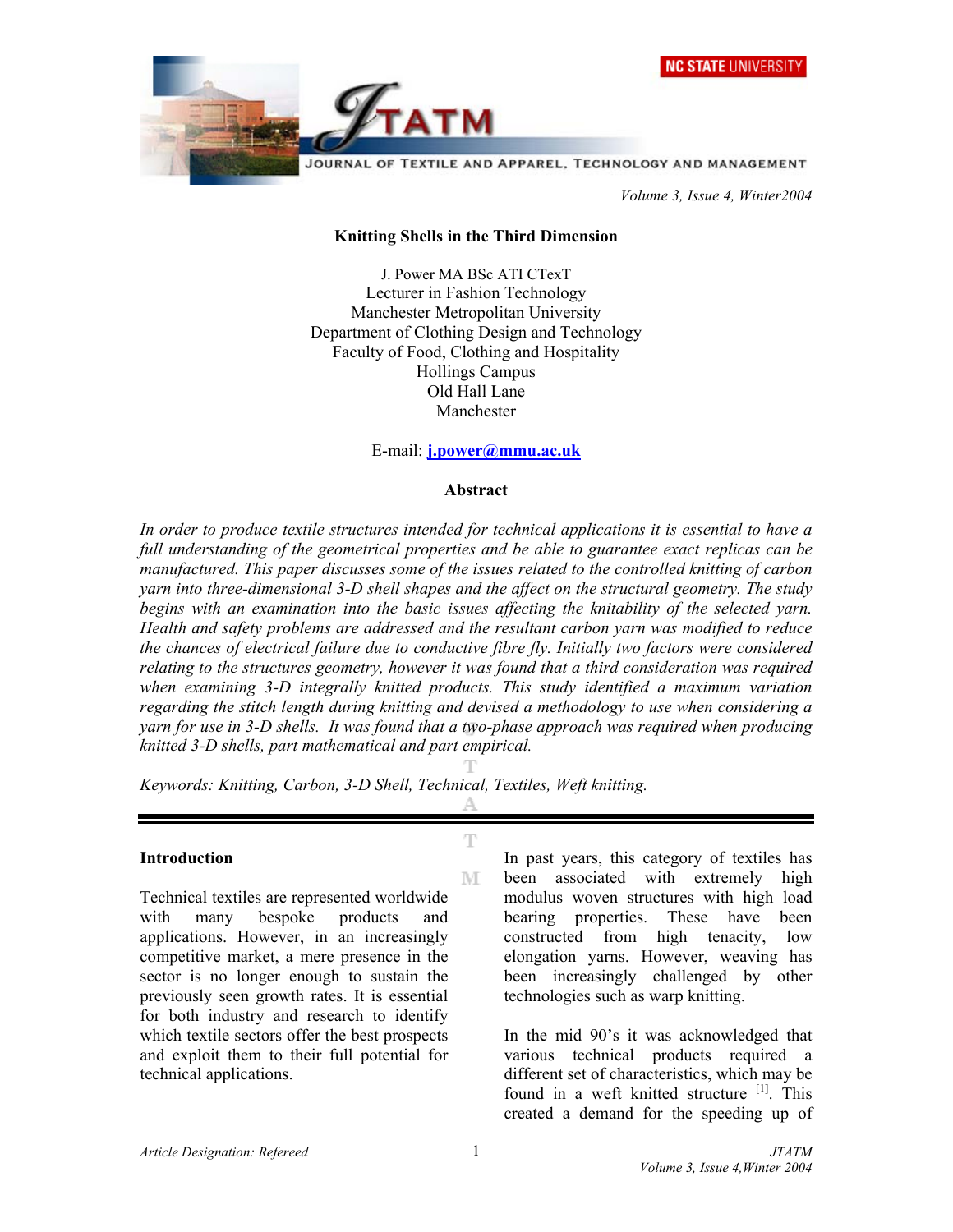technological growth in the flat-bed knitting sector. The market place for flat-bed knitted technology was predicted to be an area of constant growth, especially within the field of technical textiles. According to the information available, knitted technical textiles currently represents about 9 % of the total fibre consumption used in technical textiles [2]. The technology has advanced to such an extreme in the last decade that the capabilities of the modern electronic flat-bed knitting machine now include the ability to produce 3-D seamless products, where the shaping is not necessarily restricted to the selvedge areas. 3-D shaping can be conducted integrally during flat-bed knitting, utilising a variety of shaping methods. This advancement in 3-D shaping has opened up a wide range of possibilities for technical knitted products.

## **Aim**

The aim of the work presented in this paper was to establish an understanding into the knitting of the selected high performance yarn and the affect 3-D shaping has on the geometrical structure. Prior geometrical research has concentrated on two general areas regarding the definition of the final structures dimensions. The affects of the "stitch length", and the consideration of the "stitch shape". However, there is a third consideration when producing knitted 3-D J shells, this is the "orientation" of the stitch. Within 3-D knitting it is necessary to change the orientation of the knitted stitch. From the literature review conducted to date this is an area understudied. However, it is of the utmost importance to understand this m distortion in the structure especially within applications intended for the technical  $\mathbb{N}$  sector, were a controllable geometry is essential.

The modern flat-bed knitting machine benefits from an extremely versatile patterning range. Developments in recent years in CAD/CAM combined with machine improvements have made it a commercial possibility to produce complex mixtures of shaping and structure utilising a variety of techniques. These techniques have good potential for producing integrally shaped 3- D shells with a minimum amount of fibre waste. 3-D shells can be exploited in a variety of technical products and have obvious advantages were raw materials are costly or a continuous length of conductive yarn is required, to maintain an electrical circuit. This paper discusses 3-D shaping utilising carbon fibres and the geometrical relationships that occur in the structure as a direct result.

## **Background**

The recent boom in the technical textile market has expanded the interest taken in the structural capabilities of textiles. Consideration has been given to the properties of strength, damage tolerance and ability to be fabricated to exact shell shapes. Generally technical textile products can be categorised by their production method; knit, weave, non-wovens or braids. Prior studies into 3-D shapes have examined fabricating a 3-D shell from a planar woven or knitted structure in the method described in Figure 1. One major problem identified in this method of production is the amount of wrinkles that occur when draping the structure. This is a result of the sheer deformation.



### **Figure 1 – Draping a 2-D Structure over a 3-D form**

Ą,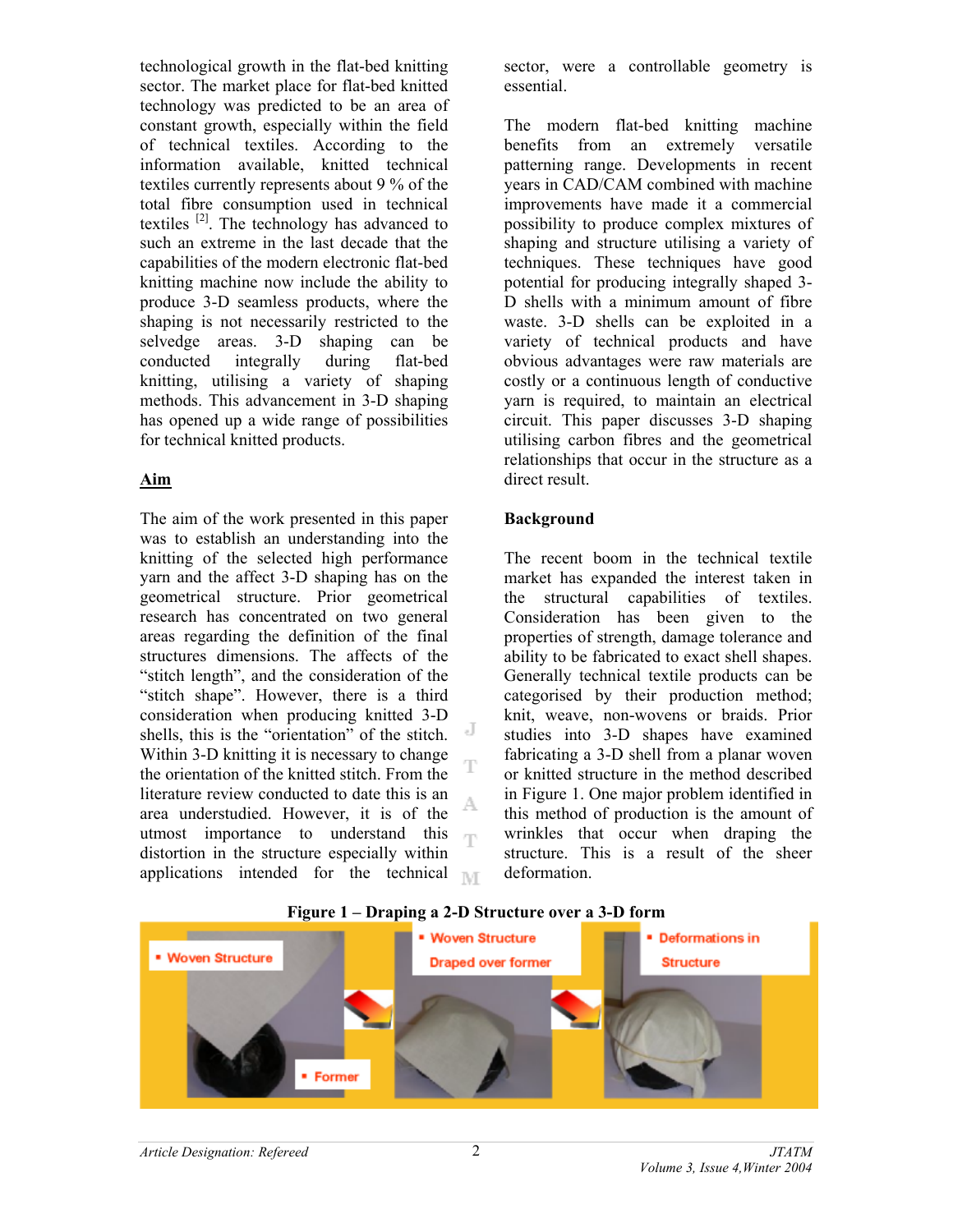In previous studies Authors  $[3]$  have made suggestions into how to overcome this deformation. One concept that has been presented was to produce a slacker structure. This enabled more internal movement to occur within the structure during 3-D draping, resulting in less defects occurring. Figure 2 illustrates the process of draping a loose textile structure. It can be seen that there is an obvious difference in the geometrical properties were the structure has been stretched. Thus, resulting in reduced fibre volume in the given area, which in turn has a knock on affect with the overall geometrical properties.





In order to obtain the harmonious geometry necessary for technical textiles the ideal solution would be to use a method of shaping which could be integrated with the textile manufacturing procedure. This would enable the deformation to occur as part of the structural mechanics, and eliminate the requirement for post draping. Various methods of achieving integral 3-D shaping utilising the manufacturing techniques were identified. However, many of the techniques of manufacture are limited to the resultant shape of the shell produced.

Flat-bed knitting was selected as a suitable manufacturing process because it has the capability of producing goods with double 'n curved surfaces such as cubes, cones and spheres, integrally during the knitting  $\mathbb{N}$ process. It is the only method of textile manufacturing that is versatile enough to perform complex shaping procedures without causing wrinkles and other defects within the structure and has the added benefit of low set-up costs. It has been identified that limited research has been conducted into the affects of 3-D shaping in flat-bed knitted structures. Previous studies include product related development which have resulted in various shapes being produced including; tubular elbows, boxes

and hemispherical forms. However, the advanced properties of the products appeared to receive more publication than the methodology that was necessary to produce shapes. It can thus be assumed that an empirical procedure was adopted to determine the actual dimensions of the 3-D form. Some attempts have been made to present mathematical modelling determine the course to wale relationships required for various shapes [4]. However, none of these studies have acknowledged the fact that when utilising different fibre types within 3-D shaping the affects on the structural mechanics may differ.

One problem that was investigated in this study was yarn control and the consistency of the amount of yarn delivered in each course. Yarn control is of the utmost importance if reproducible shell shapes are intended. In order to achieve a true geometrical understanding, the stitch length must be controllable during knitting.

# **Objectives**

This paper is a result of three separate studies; the first part examined the knitability of carbon yarns and the resultant geometrical properties. The second part

T

Ą,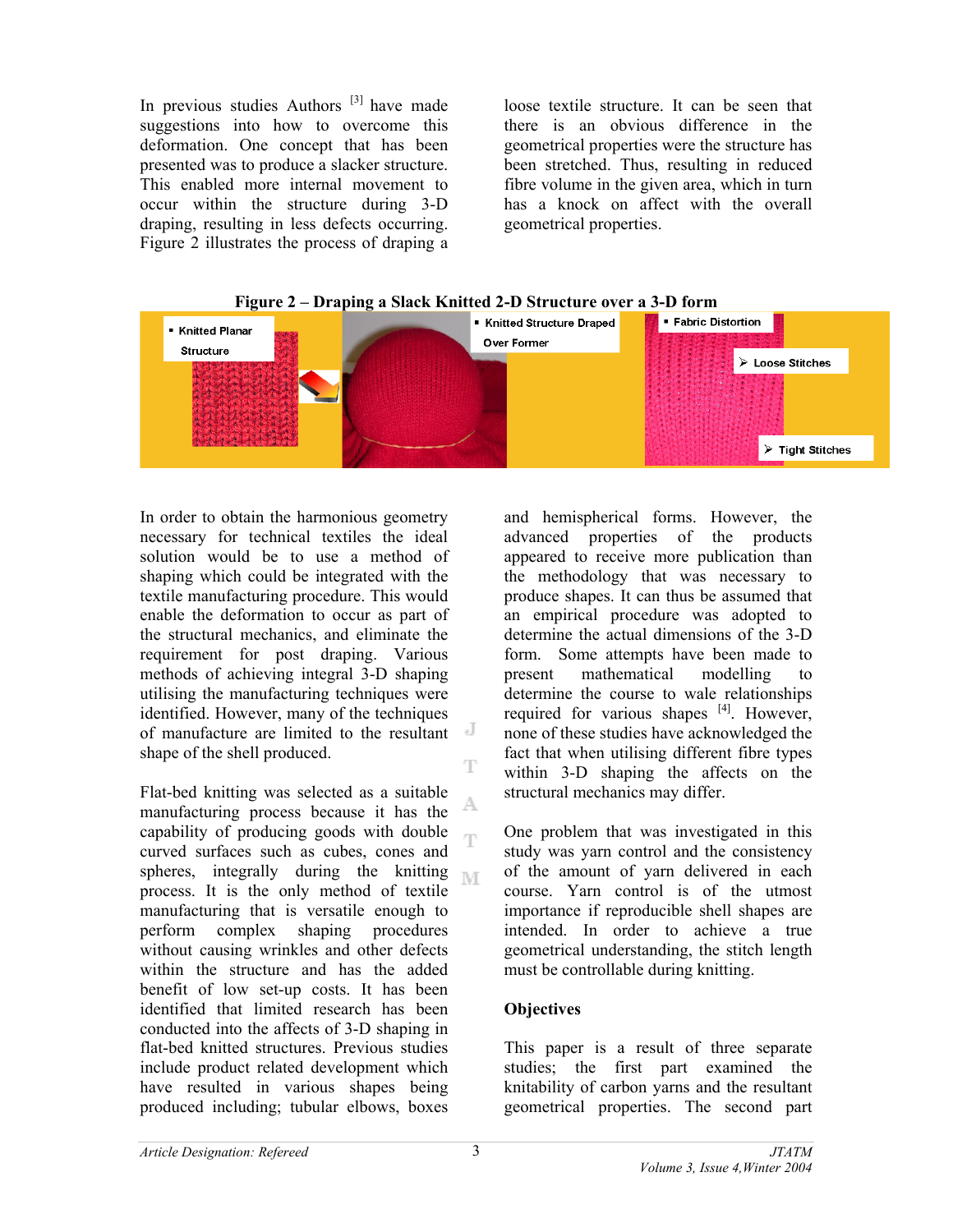established a procedure for producing a knitting plan and finally the affect of 3-D shaping on the geometrical structure when using the technique of flechage (holding or partial knitting) was investigated.

# **Part One: Knitting Carbon**

Due to the complexity of the knitting process, generally yarns with good stretch and bending properties are used. The selected carbon yarn was assessed for knitability on the 10 gauge Stoll CMS 330.6 flat-bed knitting machine. Problems were identified with the processing of the carbon yarn; these were related to the brittleness of the carbon fibres. It was acknowledged that there was a high possibility that fibre fractions (fly) would be produced during the knitting process. The fibre fractions were tested for health risks and were found to be outside the respirable range. However, there still remained a safety risk with the electrical components of the knitting machine.

The carbon was thus substituted with a similar yarn with an electrical resistance in excess of 100 Mohms over 30 cm. An experiment was conducted to assess how much fibre fly was produced during knitting. The average fibre coverage from the fly produced during knitting was 2.6 %; this was totally unacceptable for safety reasons. A double nylon covering was applied to the J actual spun carbon yarn and the yarn was knitted using the same parameters as the previous experiment. The average fibre fly coverage reduced to an average of 0.4 % as a direct result of the double nylon covering. This indicated that covering the carbon yarn  $\overline{\mathbb{F}}$ eliminated fibre fly considerably and therefore reduced the chance of electrical  $\mathbb{M}$ failure due to conductive fly building up on the electrical components.

Initially many problems were identified in terms of abrasion in areas were high frictional contact occurred. In an attempt to minimise the frictional forces generated the knitting machine was run at slow knitting speeds during the experimentation. Despite the fact that the covered carbon yarn had an high E-modulus and low elongation, it was knittable using the most direct yarn feed

path to eliminate any unnecessary frictional contact that may have disturbed the outer covering. The resultant structure is illustrated in Figure 3.





### **Fabric Dimensions**

Prior to the investigation into the 3-D shaping of the covered carbon yarn it was essential to gain an understanding into the structural geometry of the planar knitted structure.When examining the planar structure geometry it was identified prior that there were two factors to consider in order for a controlled geometry to be obtained.

- Size of the Stitch.
- Shape of the Stitch.

One method of determining the size of the knitted stitch was to establish a stitch length measurement. It is common to obtain this measurement over a group of wales rather than a single stitch. In this study a calibration procedure was established to ensure each of the knitting machines stitch cams was delivering an identical amount of yarn (within reasonable variation) and a maximum acceptable variation value was established. It was found that for the covered carbon yarn the stitch cams required modification via the stitch cam adjustors (which are independently electronically adjustable). It was acknowledged that the most effective method to ensure the stitch lengths were consistent during the reciprocating cam box movement was to force the knitting into a single system. However, this was not a viable option when using the Sirix programming system because the Sirix software has been optimised to use as many knitting systems as possible to

A.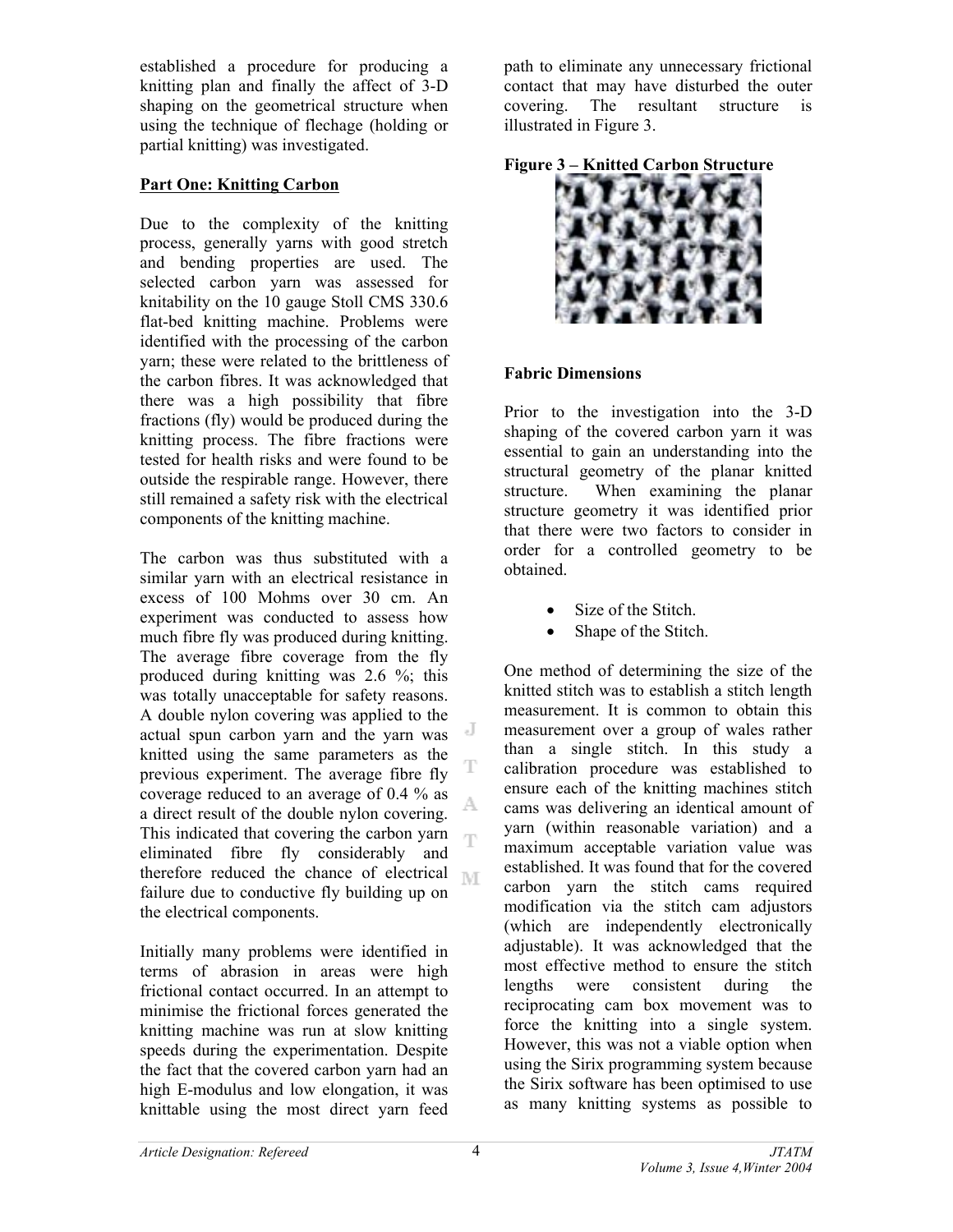increase efficiency. It was therefore essential to determine a maximum acceptable course length variation value between the three knitting systems. No previous geometrical study has acknowledged that it is near impossible to obtain a totally consistent course length measurement from the flat-bed knitting machine. This study has addressed the problem by establishing a value of reasonable variation.

## Size of a Stitch

The experimental investigation to determine the maximum course length variation found that a major influencing factor to ensure the course lengths were consistent (within reasonable variation) was yarn feed. Various yarn paths were examined in an attempt to determine the maximum level of control for the nylon covered carbon yarn. It was found that the selected yarn suffered from a relatively high coefficient of friction value and thus some yarn feed paths were unsuitable to deliver the nylon covered carbon yarn in a controlled manner. Therefore, auxiliary yarn feed equipment was necessary. It was found that the Nova storage feed unit provided sufficient control for the twisted carbon yarn.

It was thus concluded from the experimental investigations that the three knitting systems independent of the travelling direction, J could be calibrated within a maximum course length variation of 3.0 cm over 200 stitches, when following the procedure

established. This, of course, was with modifications introduced to the stitch cam adjustors. Therefore, it was concluded that the size of the knitted stitch was controllable (within reasonable variation) on the modern flat-bed knitting machine. It was also acknowledged that there was no evidence to suggest that the course lengths were anything other than constant across the width of the knitted structure. In addition it was proven that the take-down mechanism had no affect on the amount of yarn delivered into the knitting zone. Thus, it did not influence the stitch size.

## Shape of a Stitch

The method identified to determine the shape of a knitted stitch was to examine the wale and course densities. This investigation studied the wale and course densities of plain structures knitted with different takedown forces, at various stages of relaxation to assess whether the take-down force applied during knitting affected the resultant structures geometry. It was concluded that the carbon plain structures totally recovered from the affect of the take-down force applied during relaxation and three stable states of equilibrium were identified (dry, static wet and wet relaxed states) see Figure 4 + 5 (Resultant wale and course densities when three different take-down forces were applied during knitting). It was proven that the course lengths obtained from the carbon samples all had consistent measurements during the various stages of relaxation.

**Figure 4 – Wale Densities at various stages of relaxation with different take-down forces.** 

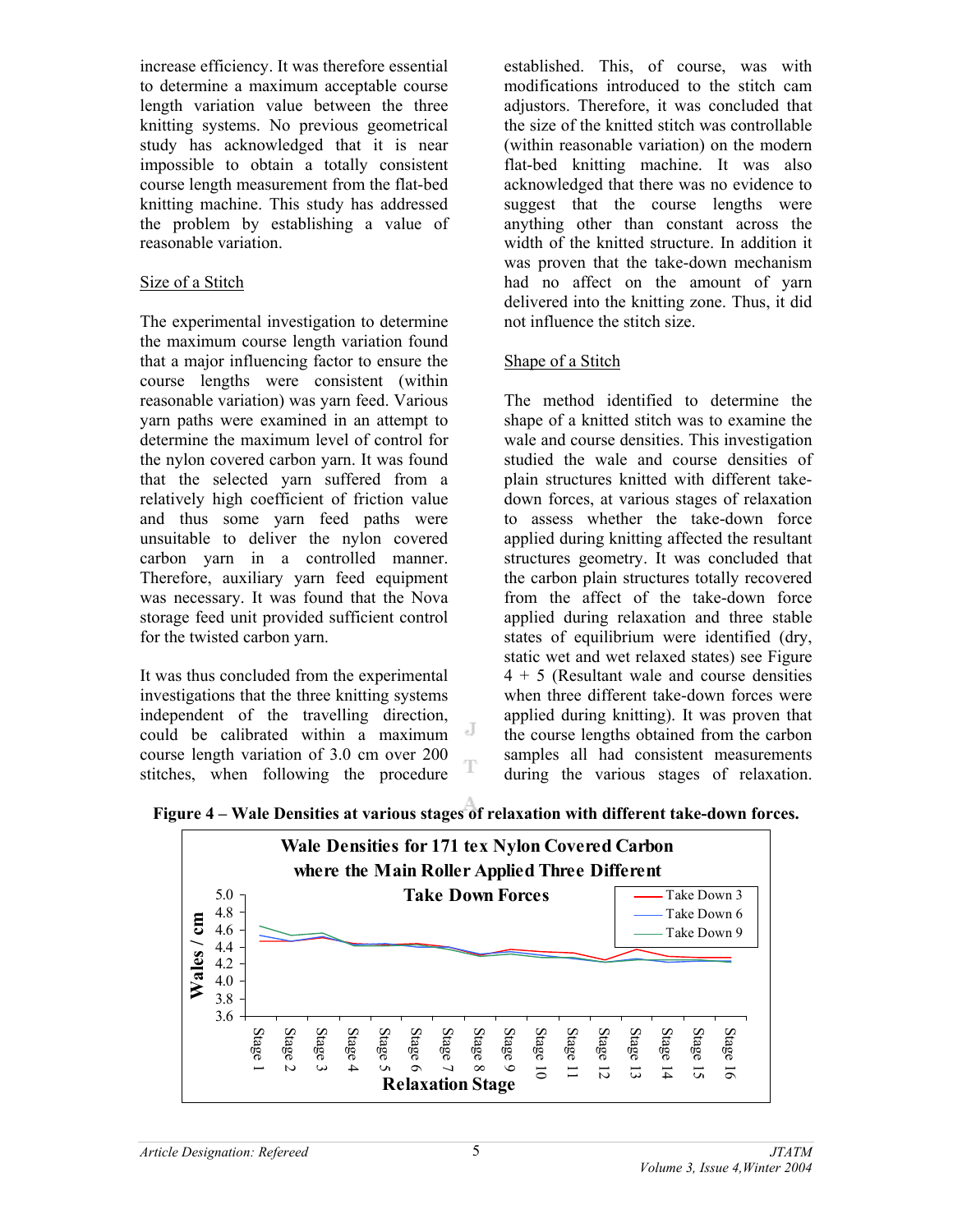**Key for stages of relaxation.**  Stages 1-5 Dry Relaxation Stage 6-10 Static Wet Relaxation Stages 11-16 Wet Relaxation





## Planar Geometrical Relationships

The planar geometrical relationships were investigated; it was found that the carbon planar knitted structures demonstrated proportional relationships within the structure during relaxation. This was found to be an increase in the width of the structure and a decrease in the length and depth. It was also proven that the structures knitted from the covered carbon produced  $\Box$ axes of symmetry in both the X and Y planes. The values for the well known T geometrical relationships established by Munden  $^{[5]}$  were calculated for the planar  $\mathbb{A}$ knitted structures. It was concluded that the K value boundaries established by Munden  $T$ [5] were strongly dependent on the fibre type, and the ability to recover to a stable state of MI equilibrium independent of the take-down force applied during knitting. Therefore, it can also be stated that the tightness factor was also dependent on the structure reaching the stable state. More importantly it was concluded that due to the tightness factor being considered dimensionless only fibres of the same specific density can be compared on a like for like basis. The carbon planar structure in the dry relaxed

state did however fall into the K value boundary established by Munden [5].

# Summary: Part One

It was thus concluded that the nylon covered carbon yarn was an attractive yarn to produce accurate 3-D shell shapes, intended for technical applications. The experimental investigation proved that the take-down force did not affect the course length (stitch size) or the wale and course densities (stitch shape) after relaxation. Thus, the planar structures knitted from the nylon covered carbon yarn were concluded to have a harmonious geometry, which was essential to the foreseen application.

## **Part Two: Procedure for Producing a 3-D Knitting Plan**

The second objective of this study was to devise a method of producing a knitting plan for a selected 3-D shape. This investigation used a two-phase approach; part mathematical and part empirical. The selected 3-D form was a hemisphere (see Figure 6a), this was chosen because of its complexity and extreme curvature. A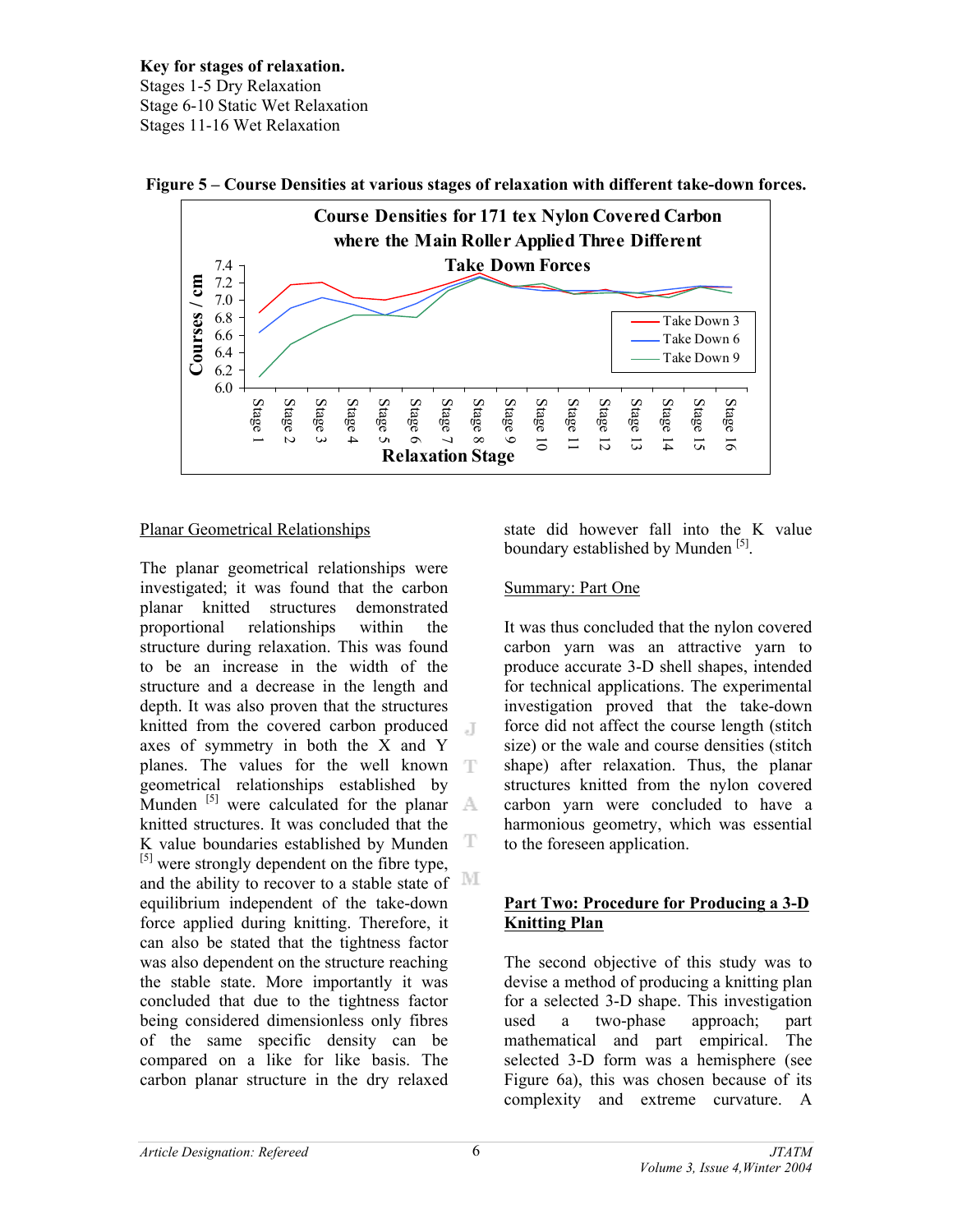hemisphere is normally developed from a series of 2-D segments (see Figure 6b), in the preliminary study the segment dimensions were obtained from a scale drawing utilising the method employed in sheet metal. However, later in the experimentation a series of calculation procedures were established. This lead to a series of instructions being developed to enable a knitting plan to be produced. It was found in the preliminary investigation utilising a conventional textile yarn that offsetting the flechage shaping (see Figure 7) between the different segments produced a smoother visual curve within the knitted shell shape (see Figure 8b for sample of hemisphere with offset shaping and 8a for symmetrical) and therefore, less structural

distortion. It was also acknowledged that too steep a flechage frequency in the selvedge divisions resulted in a rugby ball shape Figure 8c and if there were too many segments in the hemisphere the shape produced resembled a half of a barrel Figure 8d. The general established rule; was that between any two bordering divisions (for example  $W_1$  and  $W_2$  in Figure 9) there must be a difference of greater than four courses at the maximum length, to ensure that large flechage steps, which disrupted the 3-D smooth contour were eliminated. If this was not the case it was recommended that the number of segments in the hemisphere should be reduced until this could be achieved.







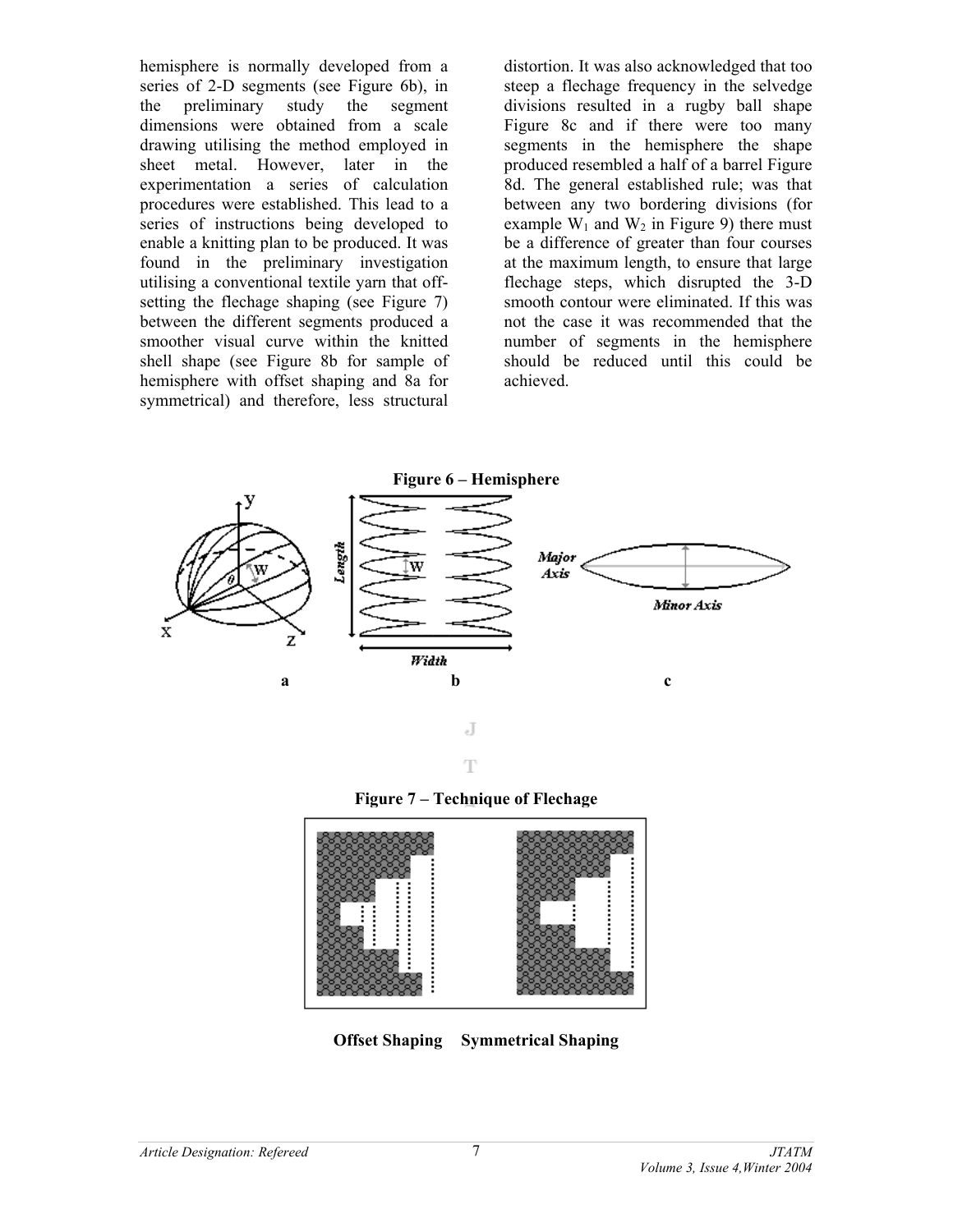#### **Figure 8 – Knitted Hemispheres**









A.

8

#### Phase One – Mathematical Approach

Initially a 3-D coordinate system was T defined whereby the X-axis was the width of the knitted structure, the Y-axis was the  $\mathbb M$ length and the Z-axis was the height (See

Figure 6a). A single segment of a hemisphere was considered and a generalised equation was derived to define the length of the arc (W) at various points along the width of the segment (see Figures 6a, 6b and 9).

$$
W = \frac{\pi r (\sin \theta)}{n}
$$

…(1)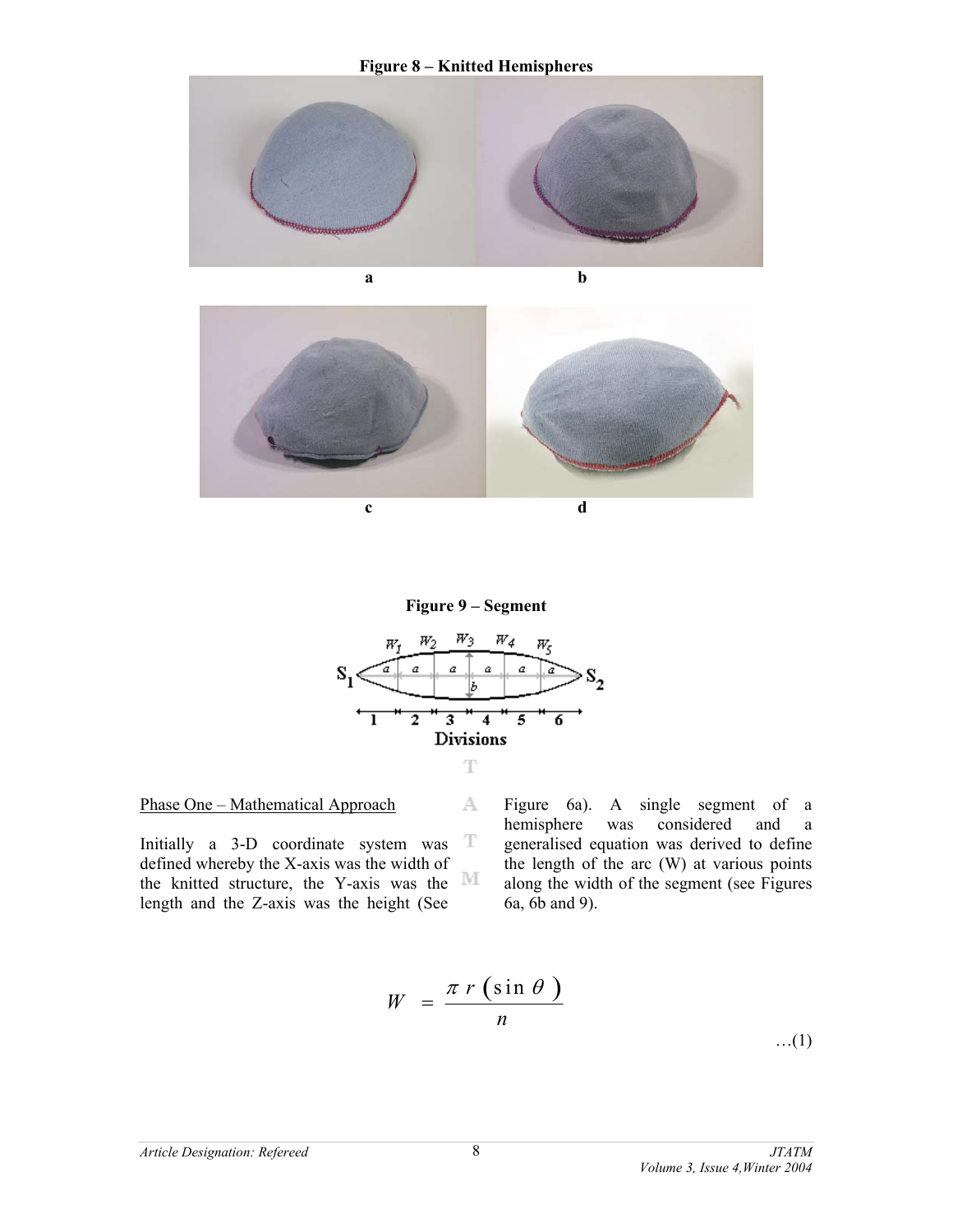Where r is the radius of the intended hemisphere, n is the number of segments in a hemisphere and theta is determined by the angle of the hypotenuse from the selected segment length to the origin of the hemisphere (see Figure 10).

# **Figure 10 – Diagram to Determine Theta**



The preliminary samples utilising a conventional yarn found that a six-segment hemisphere produced the smoothest curve when the radius was calculated to be 7.5 cm. It was thus decided to investigate a series of T sizes of hemispheres using the nylon covered carbon yarn. Equation 1 was utilised to determine the appropriate  $\mathbb A$ measurement for each segment division to enable a knitting plan to be produced. The  $T$ sizes of hemispheres were calculated to achieve diameters of 15, 16, 17, 18, 19, 20  $\mathbb{M}$ and 25 cm.

### Phase Two – Knitting Plan

In order to calculate a knitting plan successfully it was necessary to determine a suitable wale and course density. It was found that the most practical method of obtaining the wale and course densities was to use those established in the selected state of equilibrium from the planar structure. Although it was reasonable to assume some modification would occur within the structures geometry due to the shaping, at this stage this was only an assumption.

An immediate problem was identified in converting the calculated dimension of the segment into courses and wales via the densities obtained from the planar structure. This was, that it was impossible to knit partcourses and wales. Therefore, the number of courses/wales obtained required rounding to the nearest integer. An algorithm was devised to ensure this was done consistently within each division for the width of the segments. It has been identified that it was vastly more complex to devise an algorithm to distribute the courses between the segments. This was due to the flechage shaping demanding two complete courses per step and all the segments required the total amount of courses to be even in the minor axes (Figure 6c). A generalised methodology was therefore devised to calculate the amount of courses in the outer arcs at various points (divisions) on the surface of the hemisphere. The algorithm and the established methodology were successfully proven for a range of sizes of hemispheres. Finally a procedure for allocating the shaping frequency to a single segment was described, this was a somewhat empirical exercise to ensure the 2-D knitting plan was capable of being transferred to the knitting stage successfully.

The study as described in Part Two successfully defined a method of calculating a hemisphere shape and a series of procedures to enable a 2-D knitting plan to be realised. The selected shell was a hemisphere; this was the most difficult shape to produce. It was concluded that it would be impossible in the allocated timescale of the project to present a mathematical method of developing a 3-D knitted shell shape. Therefore, a two-step approach was used, part mathematical and part empirical. The established procedure is described in Figure 11.

## **Part 3: Effects of 3-D Shaping on the Geometrical Dimensions.**

Various methods of determine how 3-D shaping affected the geometrical dimensions of the knitted shell, were investigated during this study. It was found that the most reliable method of obtaining the wale and course densities was to model the structure over a former of the intended size of knitted hemisphere. For ease of comparing data obtained from the different sizes of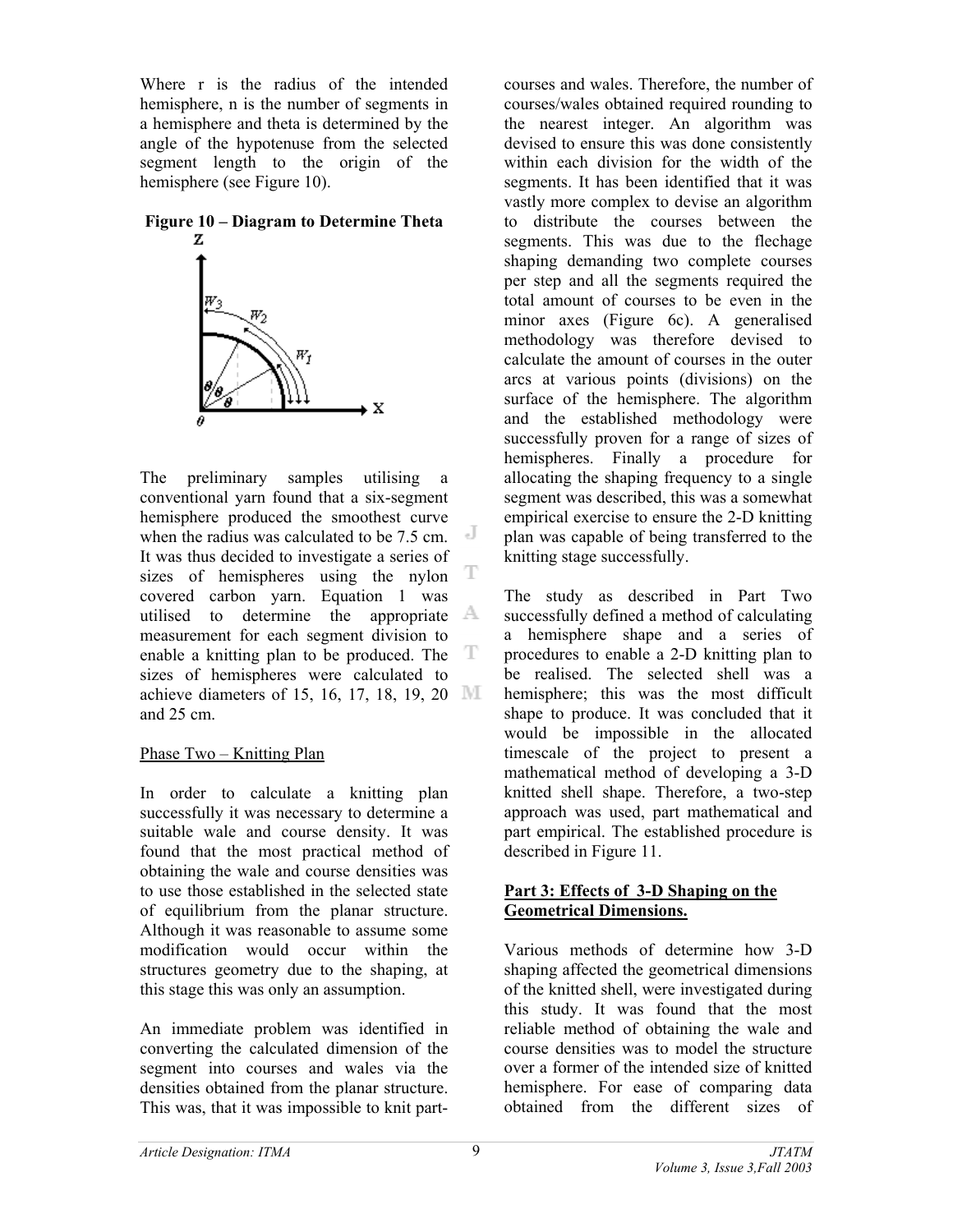hemispheres the former utilised in the experimental study was a balloon inflated to the correct dimensions. The Author accepts that this is likely to stretch the knitted structure in width, but at this time no other alternative method of analysis is available. More recent studies include the use of CCD and image analysis packages to determine the structures geometry  $\left[6\right]$ . However, this development is very much in its experimental stages and has only recently been applied to planar knitted structures, where stitch orientation is not as critical. The results of the wale and course densities obtained using the described method demonstrated that there was a general pattern occurring in the structures geometry independent of the dimensions of the knitted hemispheres (see Figure 12). This was related to the division where the densities were obtained from within the segment (see Figure 9). The wale and course densities obtained from the centre divisions of the hemisphere (where the least shaping occurred in the segment) were nearer to those obtained from the planar structure; whilst the selvedge divisions decreased in course density and increased in wale densities (area where most shaping occurred). Thus, the knitted dimensions decreased in the width and increased in the length at the selvedges. It was therefore concluded that the amount of 3-D shaping does affect the structural geometry within the knitted hemisphere. This research proves that when examining knitted structures for technical textile applications there are three important factors to consider.

- Stitch Size (Stitch Length)
- Stitch Shape (Stitch Density)
- Stitch Orientation (3- D Configuration)

T A.

J

T

M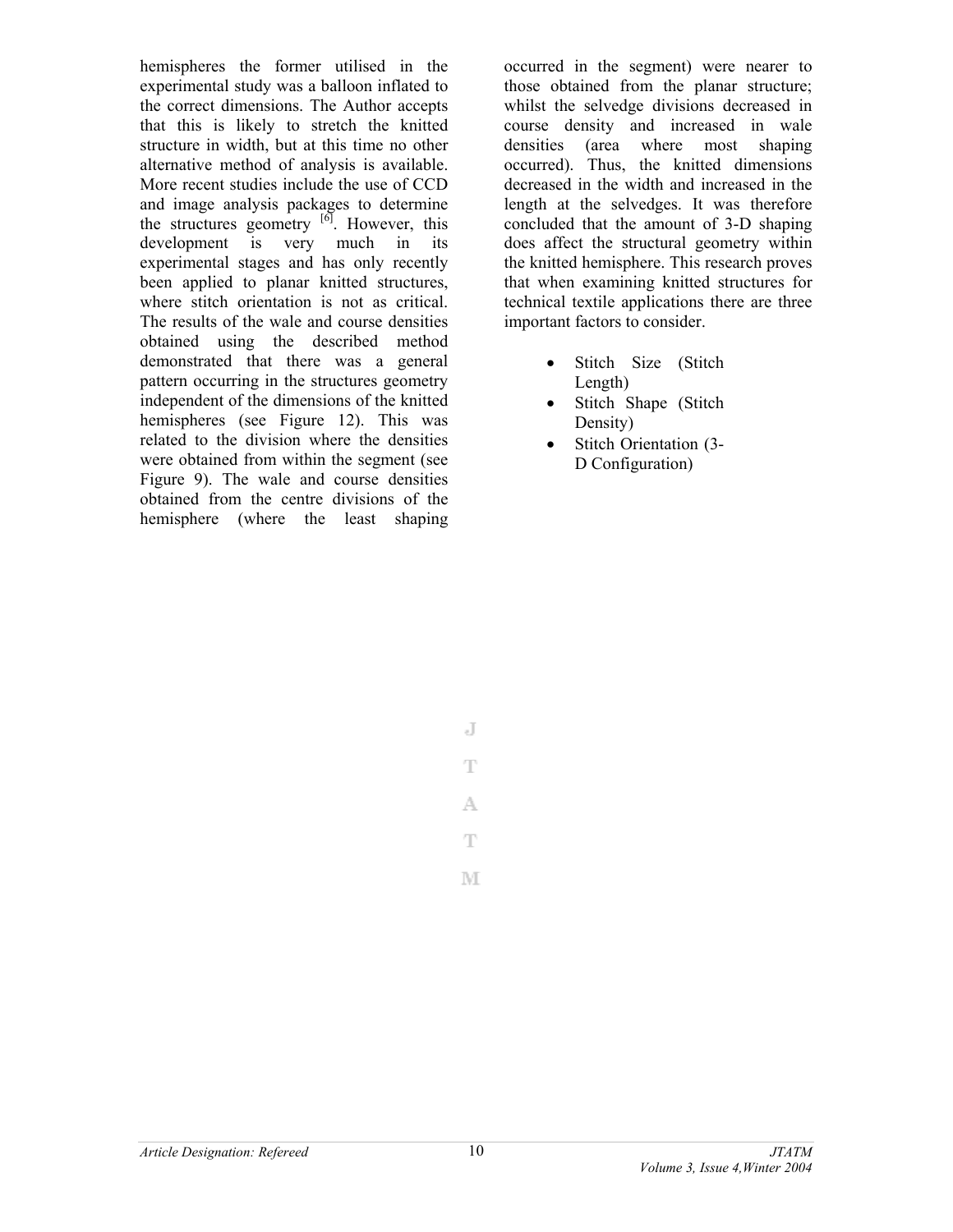#### **Figure 11 – Established Procedure for the Development of a 3-D Knitted Shell.**



M

*Article Designation: Refereed JTATM*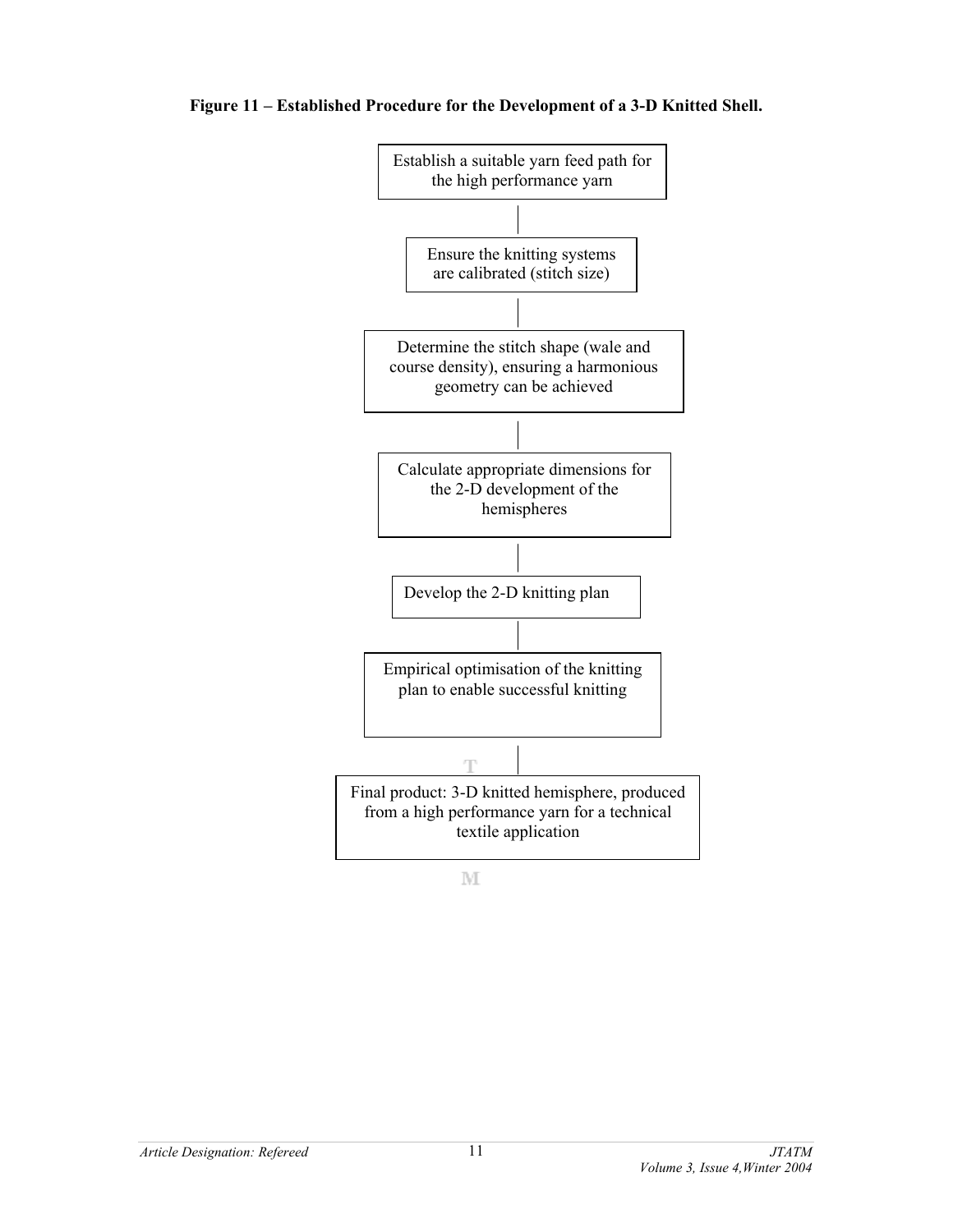**Figure 12 – Wale and Course Densities Obtained from the Divisions of the Hemispheres** 



# **Conclusion**

The work described in this paper outlined the difficulties in producing products for technical applications. The initial aim of the work was to knit the selective high performance yarn (carbon) into a 3-D shell for a technical application. However, it was found during the initial investigation that .T this was an area that was understudied. Therefore, prior to meeting the initial aim, T much work was required to gain an understanding into yarn control methods and A geometrical dimensions. This paper has addressed various issues including the yarn delivery and the health and safety of knitting a conductive yarn. The two important MI geometrical factors were considered; stitch size and stitch shape, however, a further factor was identified as being of fundamental importance during 3-D shaping, "the orientation". It was found that even though the carbon yarn could be delivered within a maximum variation value of 3 cm per 200 needles and in the planar state the geometry was considered as harmonious, the affect of 3-D shaping was apparent in the resultant structural geometry. Further research is required into this area to

assess how controllable this distortion is and could this distortion be predicted for prior to the knitting stage? This is an area were much research is required.

# **References**

1) Hong, H et al., Minho University Paper. The Development of 3D Shaped Knitted Fabrics for Technical Purpose on a Flat Knitting Machine.  $P.1 - 9$ .

- 2) De Arajo, M. et al., (2002) Textile Asia. Weft-knitting Fabric Design for Technical Applications. **33**, (3), P.23 – 27.
- 3) Potluri, P el al., (2001) Composites: Part A Applied Science and Manufacturing. Comprehensive Drape Modelling for Mould 3-D Textile Preforms. **32**, P.1415 – 1424.

4) Heenkenda, N. K. (1999) Unpublished PhD Thesis. A Study of Using Weft Knitted Structures for Composites.

5) Munden, D. L., Leigh, B. G. and Chell, F. N., (1963) Journal of the Textile Institute and Industry. Dimensional Changes During Washing of Fabrics Knitted From